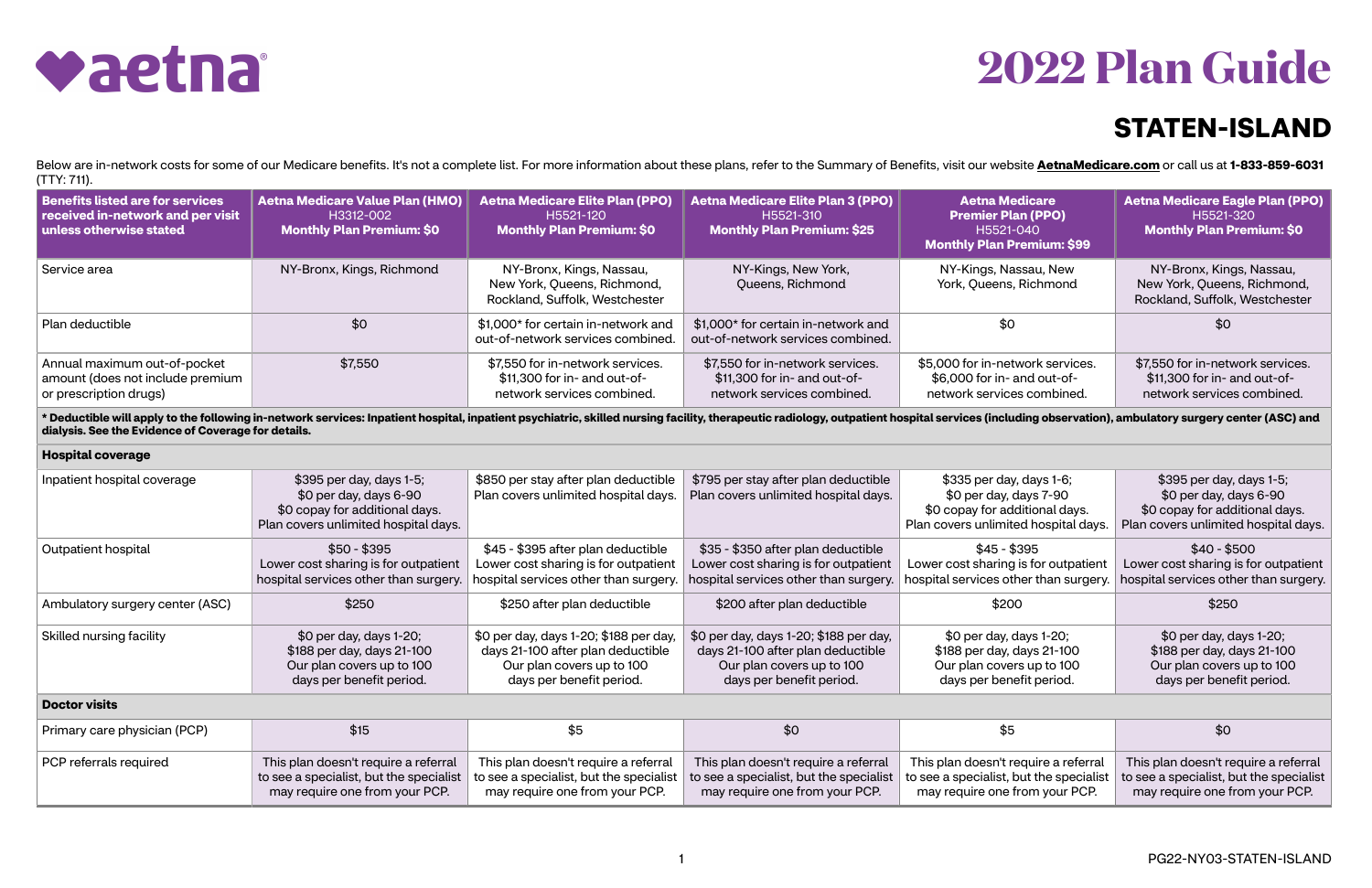| <b>Benefits listed are for services</b><br>received in-network and per visit<br>unless otherwise stated | <b>Aetna Medicare Value Plan (HMO)</b><br>H3312-002<br><b>Monthly Plan Premium: \$0</b>                                                  | <b>Aetna Medicare Elite Plan (PPO)</b><br>H5521-120<br><b>Monthly Plan Premium: \$0</b> | <b>Aetna Medicare Elite Plan 3 (PPO)</b><br>H5521-310<br><b>Monthly Plan Premium: \$25</b>                                               | <b>Aetna Medicare</b><br><b>Premier Plan (PPO)</b><br>H5521-040<br><b>Monthly Plan Premium: \$99</b>                                     | <b>Aetna Medicare Eagle Plan (PPO)</b><br>H5521-320<br><b>Monthly Plan Premium: \$0</b>                                                  |
|---------------------------------------------------------------------------------------------------------|------------------------------------------------------------------------------------------------------------------------------------------|-----------------------------------------------------------------------------------------|------------------------------------------------------------------------------------------------------------------------------------------|------------------------------------------------------------------------------------------------------------------------------------------|------------------------------------------------------------------------------------------------------------------------------------------|
| Specialist                                                                                              | \$50                                                                                                                                     | \$45                                                                                    | \$35                                                                                                                                     | \$45                                                                                                                                     | \$40                                                                                                                                     |
| Outpatient mental health therapy<br>(individual)                                                        | \$40                                                                                                                                     | \$40                                                                                    | \$40                                                                                                                                     | \$40                                                                                                                                     | \$40                                                                                                                                     |
| <b>Emergency and urgent care</b>                                                                        |                                                                                                                                          |                                                                                         |                                                                                                                                          |                                                                                                                                          |                                                                                                                                          |
| Emergency room                                                                                          | \$90                                                                                                                                     | \$90                                                                                    | \$90                                                                                                                                     | \$90                                                                                                                                     | \$90                                                                                                                                     |
| Urgent care facility                                                                                    | \$65                                                                                                                                     | \$65                                                                                    | \$65                                                                                                                                     | \$65                                                                                                                                     | \$65                                                                                                                                     |
| Worldwide coverage (i.e., outside of<br>the United States)                                              | \$90 for emergency and<br>urgent care worldwide.                                                                                         | \$90 for emergency and<br>urgent care worldwide.                                        | \$90 for emergency and<br>urgent care worldwide.                                                                                         | \$90 for emergency and<br>urgent care worldwide.                                                                                         | \$90 for emergency and<br>urgent care worldwide.                                                                                         |
| <b>Diagnostic testing</b>                                                                               |                                                                                                                                          |                                                                                         |                                                                                                                                          |                                                                                                                                          |                                                                                                                                          |
| X-rays and diagnostic radiology                                                                         | X-rays: \$50                                                                                                                             | X-rays: \$50                                                                            | X-rays: \$50                                                                                                                             | X-rays: \$50                                                                                                                             | X-rays: \$50                                                                                                                             |
|                                                                                                         | Diagnostic radiology: \$350                                                                                                              | Diagnostic radiology: \$375                                                             | Diagnostic radiology: \$295                                                                                                              | Diagnostic radiology: \$325                                                                                                              | Diagnostic radiology: \$375                                                                                                              |
| Lab services                                                                                            | \$5<br>You'll pay \$0 for<br>certain lab services.                                                                                       | \$0                                                                                     | \$5<br>You'll pay \$0 for<br>certain lab services.                                                                                       | \$0                                                                                                                                      | \$0                                                                                                                                      |
| Dental, vision and hearing (Non-Medicare covered)                                                       |                                                                                                                                          |                                                                                         |                                                                                                                                          |                                                                                                                                          |                                                                                                                                          |
| <b>Dental services</b>                                                                                  | See optional supplemental<br>benefits below.                                                                                             | See optional supplemental<br>benefits below.                                            | \$1,000 maximum benefit in-<br>and out-of-network every<br>year for preventive and<br>comprehensive dental combined.                     | \$0 for preventive services.<br>Comprehensive services<br>are covered under optional<br>supplemental benefits.                           | \$1,000 maximum benefit in-<br>and out-of-network every<br>year for preventive and<br>comprehensive dental combined.                     |
|                                                                                                         |                                                                                                                                          |                                                                                         | Aetna Dental <sup>®</sup> PPO Network                                                                                                    | Aetna Dental <sup>®</sup> PPO Network                                                                                                    | Aetna Dental <sup>®</sup> PPO Network                                                                                                    |
| Routine eye exam                                                                                        | \$0 (one exam every year)                                                                                                                | \$0 (one exam every year)                                                               | \$0 (one exam every year)                                                                                                                | \$0 (one exam every year)                                                                                                                | \$0 (one exam every year)                                                                                                                |
| Eyewear                                                                                                 | \$100 reimbursement** every year.<br>You can see any licensed provider.<br>Discounts may be available when<br>seeing an EyeMed provider. | See optional supplemental<br>benefits below.                                            | \$100 reimbursement** every year.<br>You can see any licensed provider.<br>Discounts may be available when<br>seeing an EyeMed provider. | \$175 reimbursement** every year.<br>You can see any licensed provider.<br>Discounts may be available when<br>seeing an EyeMed provider. | \$200 reimbursement** every year.<br>You can see any licensed provider.<br>Discounts may be available when<br>seeing an EyeMed provider. |
| Routine hearing exam                                                                                    | \$0 (one exam every year)                                                                                                                | \$0 (one exam every year)                                                               | \$0 (one exam every year)                                                                                                                | \$0 (one exam every year)                                                                                                                | \$0 (one exam every year)                                                                                                                |
|                                                                                                         | All appointments must be<br>scheduled through NationsHearing.                                                                            | All appointments should be<br>scheduled through NationsHearing.                         | All appointments should be<br>scheduled through NationsHearing.                                                                          | All appointments should be<br>scheduled through NationsHearing.                                                                          | All appointments should be<br>scheduled through NationsHearing.                                                                          |
| Hearing aids                                                                                            | \$750 (per ear) maximum<br>benefit every year.                                                                                           | \$750 (per ear) maximum<br>benefit every year.                                          | \$1,250 (per ear) maximum<br>benefit every year.                                                                                         | \$1,250 (per ear) maximum<br>benefit every year.                                                                                         | \$1,250 (per ear) maximum<br>benefit every year.                                                                                         |
|                                                                                                         | All hearing aids must be purchased<br>through NationsHearing.                                                                            | All hearing aids should be<br>purchased through NationsHearing.                         | All hearing aids should be<br>purchased through NationsHearing.                                                                          | All hearing aids should be<br>purchased through NationsHearing.                                                                          | All hearing aids should be<br>purchased through NationsHearing.                                                                          |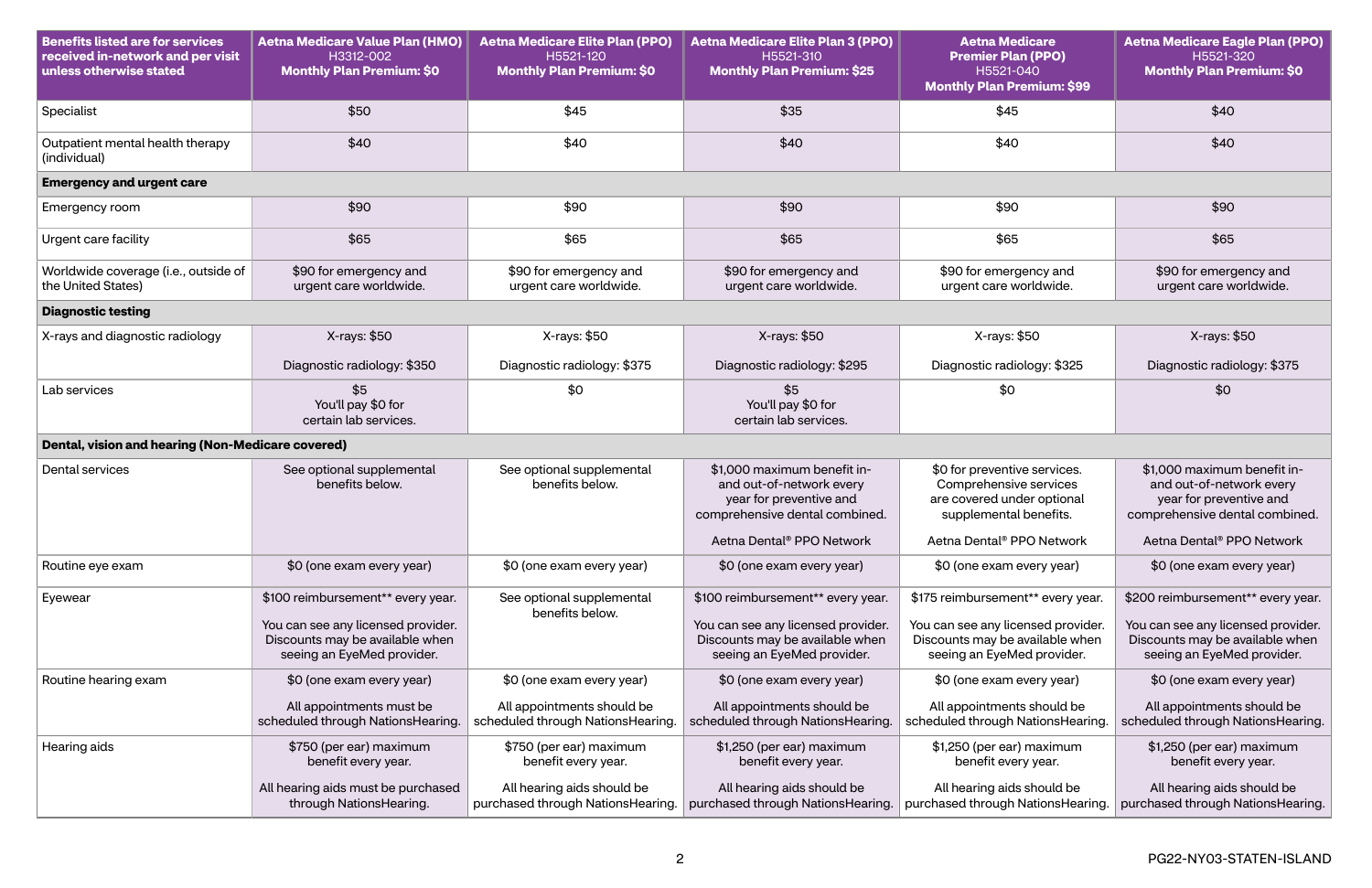| <b>Benefits listed are for services</b><br>received in-network and per visit<br>unless otherwise stated | <b>Aetna Medicare Value Plan (HMO)</b><br>H3312-002<br><b>Monthly Plan Premium: \$0</b>   | <b>Aetna Medicare Elite Plan (PPO)</b><br>H5521-120<br><b>Monthly Plan Premium: \$0</b> | <b>Aetna Medicare Elite Plan 3 (PPO)</b><br>H5521-310<br><b>Monthly Plan Premium: \$25</b> | <b>Aetna Medicare</b><br><b>Premier Plan (PPO)</b><br>H5521-040<br><b>Monthly Plan Premium: \$99</b> | <b>Aetna Medicare Eagle Plan (PPO)</b><br>H5521-320<br><b>Monthly Plan Premium: \$0</b> |  |  |
|---------------------------------------------------------------------------------------------------------|-------------------------------------------------------------------------------------------|-----------------------------------------------------------------------------------------|--------------------------------------------------------------------------------------------|------------------------------------------------------------------------------------------------------|-----------------------------------------------------------------------------------------|--|--|
|                                                                                                         | **Member pays the provider upfront and we pay the member back. Plan coverage rules apply. |                                                                                         |                                                                                            |                                                                                                      |                                                                                         |  |  |
| Therapy                                                                                                 |                                                                                           |                                                                                         |                                                                                            |                                                                                                      |                                                                                         |  |  |
| Physical and speech therapy                                                                             | \$40                                                                                      | \$40                                                                                    | \$40                                                                                       | \$40                                                                                                 | \$40                                                                                    |  |  |
| Occupational therapy                                                                                    | \$40                                                                                      | \$40                                                                                    | \$40                                                                                       | \$40                                                                                                 | \$40                                                                                    |  |  |
| <b>Ambulance</b>                                                                                        |                                                                                           |                                                                                         |                                                                                            |                                                                                                      |                                                                                         |  |  |
| Ground ambulance (one-way trip)                                                                         | \$245                                                                                     | \$270                                                                                   | \$255                                                                                      | \$265                                                                                                | \$250                                                                                   |  |  |
| Air ambulance (one-way trip)                                                                            | \$245                                                                                     | \$270                                                                                   | \$255                                                                                      | \$265                                                                                                | \$250                                                                                   |  |  |
| <b>Equipment and prosthetics</b>                                                                        |                                                                                           |                                                                                         |                                                                                            |                                                                                                      |                                                                                         |  |  |
| Durable medical equipment                                                                               | 20%                                                                                       | 20%                                                                                     | 20%                                                                                        | 20%                                                                                                  | 20%                                                                                     |  |  |
| Prosthetics                                                                                             | 20%                                                                                       | 20%                                                                                     | 20%                                                                                        | 20%                                                                                                  | 20%                                                                                     |  |  |

| <b>Additional benefits</b>        | <b>Aetna Medicare Value Plan (HMO)</b><br>H3312-002<br><b>Monthly Plan Premium: \$0</b>                                                                                                       | <b>Aetna Medicare Elite Plan (PPO)</b><br>H5521-120<br><b>Monthly Plan Premium: \$0</b>                                                                                                       | <b>Aetna Medicare Elite Plan 3 (PPO)</b><br>H5521-310<br><b>Monthly Plan Premium: \$25</b>                                                                                                    | <b>Aetna Medicare</b><br><b>Premier Plan (PPO)</b><br>H5521-040<br><b>Monthly Plan Premium: \$99</b>                                                                                          | <b>Aetna Medicare Eagle Plan (PPO)</b><br>H5521-320<br><b>Monthly Plan Premium: \$0</b>                                                                                                       |
|-----------------------------------|-----------------------------------------------------------------------------------------------------------------------------------------------------------------------------------------------|-----------------------------------------------------------------------------------------------------------------------------------------------------------------------------------------------|-----------------------------------------------------------------------------------------------------------------------------------------------------------------------------------------------|-----------------------------------------------------------------------------------------------------------------------------------------------------------------------------------------------|-----------------------------------------------------------------------------------------------------------------------------------------------------------------------------------------------|
| 24-Hour Nurse Line                | \$0<br>Speak with a registered<br>nurse 24 hours a day, 7 days<br>a week to discuss medical<br>issues or wellness topics.                                                                     | \$0<br>Speak with a registered<br>nurse 24 hours a day, 7 days<br>a week to discuss medical<br>issues or wellness topics.                                                                     | \$0<br>Speak with a registered<br>nurse 24 hours a day, 7 days<br>a week to discuss medical<br>issues or wellness topics.                                                                     | \$0<br>Speak with a registered<br>nurse 24 hours a day, 7 days<br>a week to discuss medical<br>issues or wellness topics.                                                                     | \$0<br>Speak with a registered<br>nurse 24 hours a day, 7 days<br>a week to discuss medical<br>issues or wellness topics.                                                                     |
| Acupuncture services (additional) | \$50 (up to twelve visits<br>every year through Aetna)                                                                                                                                        | Not covered                                                                                                                                                                                   | \$35 (up to twelve visits<br>every year through Aetna)                                                                                                                                        | Not covered                                                                                                                                                                                   | Not covered                                                                                                                                                                                   |
| <b>Fitness</b>                    | <b>SilverSneakers</b> <sup>®</sup>                                                                                                                                                            | <b>SilverSneakers<sup>®</sup></b>                                                                                                                                                             | <b>SilverSneakers<sup>®</sup></b>                                                                                                                                                             | <b>SilverSneakers<sup>®</sup></b>                                                                                                                                                             | <b>SilverSneakers<sup>®</sup></b>                                                                                                                                                             |
| Meals                             | Up to 14 home delivered meals<br>over a 7-day period after being<br>discharged from an Inpatient<br>Acute Hospital, Inpatient<br>Psychiatric Hospital or Skilled<br>Nursing Facility to home. | Up to 14 home delivered meals<br>over a 7-day period after being<br>discharged from an Inpatient<br>Acute Hospital, Inpatient<br>Psychiatric Hospital or Skilled<br>Nursing Facility to home. | Up to 14 home delivered meals<br>over a 7-day period after being<br>discharged from an Inpatient<br>Acute Hospital, Inpatient<br>Psychiatric Hospital or Skilled<br>Nursing Facility to home. | Up to 14 home delivered meals<br>over a 7-day period after being<br>discharged from an Inpatient<br>Acute Hospital, Inpatient<br>Psychiatric Hospital or Skilled<br>Nursing Facility to home. | Up to 14 home delivered meals<br>over a 7-day period after being<br>discharged from an Inpatient<br>Acute Hospital, Inpatient<br>Psychiatric Hospital or Skilled<br>Nursing Facility to home. |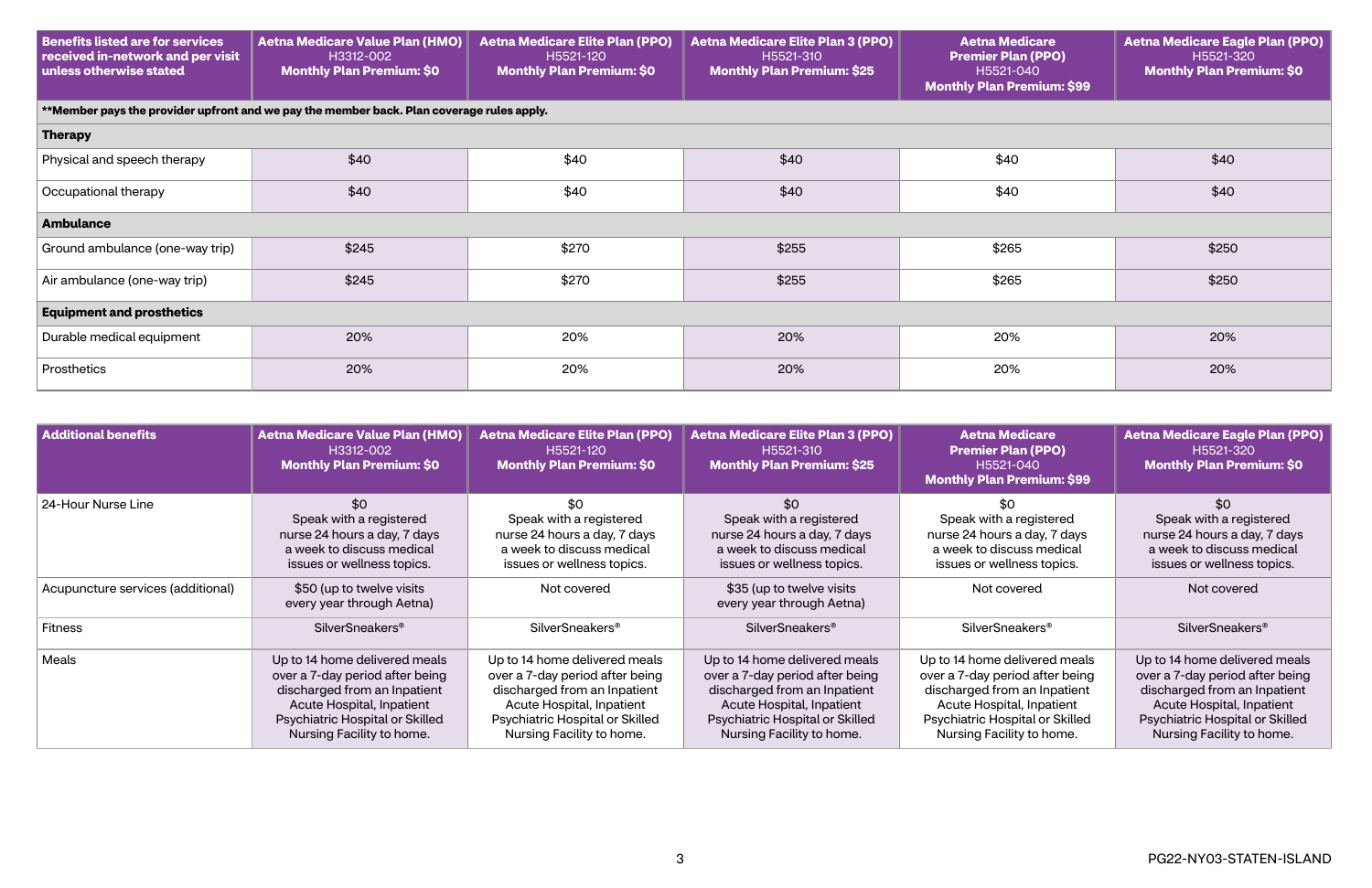| <b>Additional benefits</b>                                                 | <b>Aetna Medicare Value Plan (HMO)</b><br>H3312-002<br><b>Monthly Plan Premium: \$0</b>                                                                                                                                                                                                                                                                                                                                                                                                                                                 | <b>Aetna Medicare Elite Plan (PPO)</b><br>H5521-120<br><b>Monthly Plan Premium: \$0</b>                                                                                                                                                                                                                                                                                                                                                                                                                                                 | <b>Aetna Medicare Elite Plan 3 (PPO)</b><br>H5521-310<br><b>Monthly Plan Premium: \$25</b>                                                                                                                                                                                                                                                                                                                                                                                                                                              | <b>Aetna Medicare</b><br><b>Premier Plan (PPO)</b><br>H5521-040<br><b>Monthly Plan Premium: \$99</b>                                                                                                                                                                                                                                                                                                                                                                                                                                    | <b>Aetna Medicare Eagle Plan (PPO)</b><br>H5521-320<br><b>Monthly Plan Premium: \$0</b>                                                                                                                                                                                                                                                                                                                                                                                                                                                 |
|----------------------------------------------------------------------------|-----------------------------------------------------------------------------------------------------------------------------------------------------------------------------------------------------------------------------------------------------------------------------------------------------------------------------------------------------------------------------------------------------------------------------------------------------------------------------------------------------------------------------------------|-----------------------------------------------------------------------------------------------------------------------------------------------------------------------------------------------------------------------------------------------------------------------------------------------------------------------------------------------------------------------------------------------------------------------------------------------------------------------------------------------------------------------------------------|-----------------------------------------------------------------------------------------------------------------------------------------------------------------------------------------------------------------------------------------------------------------------------------------------------------------------------------------------------------------------------------------------------------------------------------------------------------------------------------------------------------------------------------------|-----------------------------------------------------------------------------------------------------------------------------------------------------------------------------------------------------------------------------------------------------------------------------------------------------------------------------------------------------------------------------------------------------------------------------------------------------------------------------------------------------------------------------------------|-----------------------------------------------------------------------------------------------------------------------------------------------------------------------------------------------------------------------------------------------------------------------------------------------------------------------------------------------------------------------------------------------------------------------------------------------------------------------------------------------------------------------------------------|
| Over-the-counter items (OTC)                                               | You'll be mailed a one-time<br>box of preselected OTC items.                                                                                                                                                                                                                                                                                                                                                                                                                                                                            | Not covered                                                                                                                                                                                                                                                                                                                                                                                                                                                                                                                             | Not covered                                                                                                                                                                                                                                                                                                                                                                                                                                                                                                                             | Not covered                                                                                                                                                                                                                                                                                                                                                                                                                                                                                                                             | \$60 maximum benefit every quarter<br>through OTC Health Solutions<br>or at participating CVS® stores.                                                                                                                                                                                                                                                                                                                                                                                                                                  |
|                                                                            |                                                                                                                                                                                                                                                                                                                                                                                                                                                                                                                                         |                                                                                                                                                                                                                                                                                                                                                                                                                                                                                                                                         |                                                                                                                                                                                                                                                                                                                                                                                                                                                                                                                                         |                                                                                                                                                                                                                                                                                                                                                                                                                                                                                                                                         | You'll also be mailed a one-time<br>box of preselected OTC items.                                                                                                                                                                                                                                                                                                                                                                                                                                                                       |
| Telehealth                                                                 | You can receive primary<br>care, physician specialist,<br>mental health and urgent care<br>services through a virtual visit.<br>Members should contact their<br>doctor for information on what<br>telehealth services they offer<br>and how to schedule a telehealth<br>visit. Depending on location,<br>members may also have the option<br>to schedule a telehealth visit 24<br>hours a day, 7 days a week via<br>Teladoc, MinuteClinic Video Visit, or<br>other provider that offers telehealth<br>services covered under your plan. | You can receive primary<br>care, physician specialist,<br>mental health and urgent care<br>services through a virtual visit.<br>Members should contact their<br>doctor for information on what<br>telehealth services they offer<br>and how to schedule a telehealth<br>visit. Depending on location,<br>members may also have the option<br>to schedule a telehealth visit 24<br>hours a day, 7 days a week via<br>Teladoc, MinuteClinic Video Visit, or<br>other provider that offers telehealth<br>services covered under your plan. | You can receive primary<br>care, physician specialist,<br>mental health and urgent care<br>services through a virtual visit.<br>Members should contact their<br>doctor for information on what<br>telehealth services they offer<br>and how to schedule a telehealth<br>visit. Depending on location,<br>members may also have the option<br>to schedule a telehealth visit 24<br>hours a day, 7 days a week via<br>Teladoc, MinuteClinic Video Visit, or<br>other provider that offers telehealth<br>services covered under your plan. | You can receive primary<br>care, physician specialist,<br>mental health and urgent care<br>services through a virtual visit.<br>Members should contact their<br>doctor for information on what<br>telehealth services they offer<br>and how to schedule a telehealth<br>visit. Depending on location,<br>members may also have the option<br>to schedule a telehealth visit 24<br>hours a day, 7 days a week via<br>Teladoc, MinuteClinic Video Visit, or<br>other provider that offers telehealth<br>services covered under your plan. | You can receive primary<br>care, physician specialist,<br>mental health and urgent care<br>services through a virtual visit.<br>Members should contact their<br>doctor for information on what<br>telehealth services they offer<br>and how to schedule a telehealth<br>visit. Depending on location,<br>members may also have the option<br>to schedule a telehealth visit 24<br>hours a day, 7 days a week via<br>Teladoc, MinuteClinic Video Visit, or<br>other provider that offers telehealth<br>services covered under your plan. |
| Visitor/travel benefit                                                     | Travel Advantage: Allows you to<br>receive care at in-network cost<br>shares from our participating<br>multi-state provider network<br>for up to twelve months when<br>outside the service area.                                                                                                                                                                                                                                                                                                                                        | Explorer: Allows you to receive care<br>at in-network cost shares from our<br>participating multi-state provider<br>network for up to twelve months<br>when outside the service area.                                                                                                                                                                                                                                                                                                                                                   | Explorer: Allows you to receive care<br>at in-network cost shares from our<br>participating multi-state provider<br>network for up to twelve months<br>when outside the service area.                                                                                                                                                                                                                                                                                                                                                   | Explorer: Allows you to receive care<br>at in-network cost shares from our<br>participating multi-state provider<br>network for up to twelve months<br>when outside the service area.                                                                                                                                                                                                                                                                                                                                                   | Explorer: Allows you to receive care<br>at in-network cost shares from our<br>participating multi-state provider<br>network for up to twelve months<br>when outside the service area.                                                                                                                                                                                                                                                                                                                                                   |
| <b>Optional Supplemental Benefits</b><br>(extra benefits you can purchase) | <b>Aetna Medicare Value Plan (HMO)</b><br>H3312-002                                                                                                                                                                                                                                                                                                                                                                                                                                                                                     | <b>Aetna Medicare Elite Plan (PPO)</b><br>H5521-120                                                                                                                                                                                                                                                                                                                                                                                                                                                                                     | <b>Aetna Medicare Elite Plan 3 (PPO)</b><br>H5521-310                                                                                                                                                                                                                                                                                                                                                                                                                                                                                   | <b>Aetna Medicare</b><br><b>Premier Plan (PPO)</b><br>H5521-040                                                                                                                                                                                                                                                                                                                                                                                                                                                                         | <b>Aetna Medicare Eagle Plan (PPO)</b><br>H5521-320                                                                                                                                                                                                                                                                                                                                                                                                                                                                                     |
| Option 1<br>(Beyond Original Medicare<br>coverage)                         | \$10 monthly premium<br><b>Deluxe Dental Package</b>                                                                                                                                                                                                                                                                                                                                                                                                                                                                                    | \$24 monthly premium<br><b>Deluxe Dental Package</b>                                                                                                                                                                                                                                                                                                                                                                                                                                                                                    | Not applicable                                                                                                                                                                                                                                                                                                                                                                                                                                                                                                                          | \$11 monthly premium<br>Deluxe Comprehensive<br>Dental Package                                                                                                                                                                                                                                                                                                                                                                                                                                                                          | Not applicable                                                                                                                                                                                                                                                                                                                                                                                                                                                                                                                          |
| Option 2                                                                   | Not applicable                                                                                                                                                                                                                                                                                                                                                                                                                                                                                                                          | \$29.90 monthly premium                                                                                                                                                                                                                                                                                                                                                                                                                                                                                                                 | Not applicable                                                                                                                                                                                                                                                                                                                                                                                                                                                                                                                          | Not applicable                                                                                                                                                                                                                                                                                                                                                                                                                                                                                                                          | Not applicable                                                                                                                                                                                                                                                                                                                                                                                                                                                                                                                          |

| (extra benefits you can purchase)                  | H3312-002                                            | H5521-120                                                   | H5521-310      | <b>Premier</b><br><b>H55</b>      |
|----------------------------------------------------|------------------------------------------------------|-------------------------------------------------------------|----------------|-----------------------------------|
| Option 1<br>(Beyond Original Medicare<br>coverage) | \$10 monthly premium<br><b>Deluxe Dental Package</b> | \$24 monthly premium<br><b>Deluxe Dental Package</b>        | Not applicable | \$11 month<br>Deluxe Co<br>Dental |
| Option 2<br>(Beyond Original Medicare<br>coverage) | Not applicable                                       | \$29.90 monthly premium<br>Deluxe Dental and Vision Package | Not applicable | Not ap                            |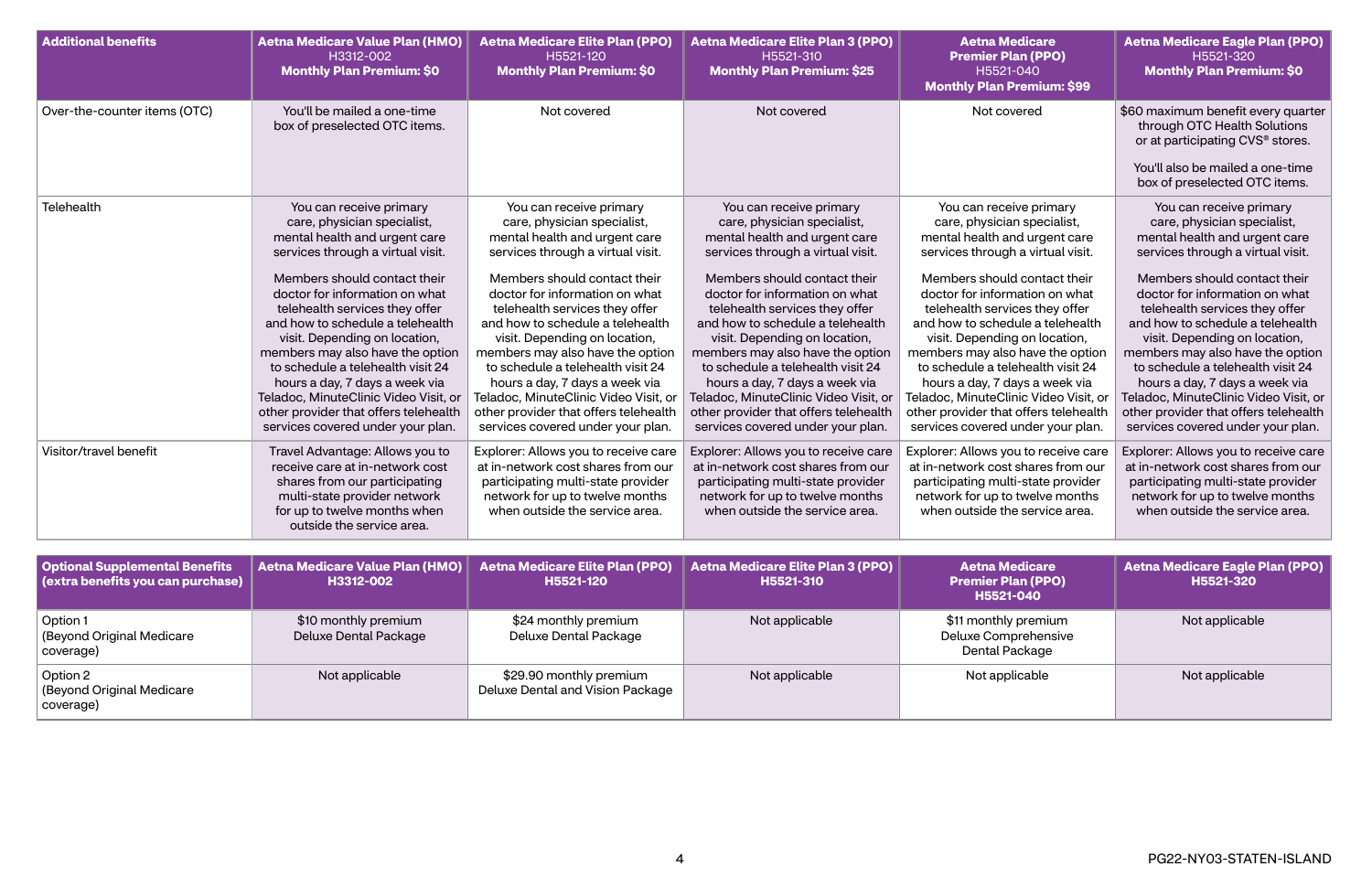| <b>Optional Supplemental Benefits</b><br>(extra benefits you can purchase) | Aetna Medicare Value Plan (HMO)<br>H3312-002                                                                                                                    | <b>Aetna Medicare Elite Plan (PPO)</b><br>H5521-120                                                                                                                                                            | Aetna Medicare Elite Plan 3 (PPO)<br>H5521-310 | <b>Aetna Medicare</b><br><b>Premier Plan (PPO)</b><br>H5521-040                                                                         | <b>Aetna Medicare Eagle Plan (PPO)</b><br>H5521-320 |
|----------------------------------------------------------------------------|-----------------------------------------------------------------------------------------------------------------------------------------------------------------|----------------------------------------------------------------------------------------------------------------------------------------------------------------------------------------------------------------|------------------------------------------------|-----------------------------------------------------------------------------------------------------------------------------------------|-----------------------------------------------------|
| <b>Optional Supplemental Benefits</b><br>Description(s)                    | Dental Network: Aetna<br>Dental <sup>®</sup> PPO Network<br>\$1,000 dental benefit maximum<br>every year for preventive and<br>comprehensive services combined. | Dental Network: Aetna<br>Dental <sup>®</sup> PPO Network<br>\$2,000 dental benefit maximum<br>every year for preventive and<br>comprehensive services combined.<br>\$200 vision<br>reimbursement** every year. | Not applicable                                 | Dental Network: Aetna<br>Dental <sup>®</sup> PPO Network<br>\$2,000 dental benefit<br>maximum every year for<br>comprehensive services. | Not applicable                                      |
|                                                                            | **Member pays the provider upfront and we pay the member back. Plan coverage rules apply.                                                                       |                                                                                                                                                                                                                |                                                |                                                                                                                                         |                                                     |

| <b>Prescription drugs</b><br>(Retail Pharmacy)                               | <b>Aetna Medicare Value Plan (HMO)</b><br>H3312-002 | <b>Aetna Medicare Elite Plan (PPO)</b><br>H5521-120 | <b>Aetna Medicare Elite Plan 3 (PPO)</b><br>H5521-310 | <b>Aetna Medicare</b><br><b>Premier Plan (PPO)</b><br>H5521-040 | <b>Aetna Medicare Eagle Plan (PPO)</b><br>H5521-320 |
|------------------------------------------------------------------------------|-----------------------------------------------------|-----------------------------------------------------|-------------------------------------------------------|-----------------------------------------------------------------|-----------------------------------------------------|
| Rx deductible                                                                | \$300                                               | \$300                                               | \$300                                                 | \$250                                                           | No Part D benefit                                   |
|                                                                              | Does not apply to<br>Tier 1, Tier 2 drugs.          | Does not apply to<br>Tier 1, Tier 2 drugs.          | Does not apply to<br>Tier 1, Tier 2 drugs.            | Does not apply to<br>Tier 1, Tier 2 drugs.                      | Cannot add a Part D plan                            |
| Tier 1 Drugs:                                                                | Preferred/Standard                                  | Preferred/Standard                                  | Preferred/Standard                                    | Preferred/Standard                                              | No Part D benefit                                   |
| Retail Pharmacy: 30-day<br>supply<br>Retail/Mail Pharmacy: 100-day<br>supply | $$0/$ \$15<br>\$0/\$45                              | $$0/$ \$15<br>$$0/$ $$45$                           | $$0/$ \$15<br>$$0/$ \$45                              | $$0/$ $$15$<br>$$0/$ \$45                                       | Cannot add a Part D plan                            |
| Tier 2 Drugs:                                                                | Preferred/Standard                                  | Preferred/Standard                                  | Preferred/Standard                                    | Preferred/Standard                                              | No Part D benefit                                   |
| Retail Pharmacy: 30-day<br>supply<br>Retail/Mail Pharmacy: 100-day<br>supply | \$0/\$20<br>\$0/\$60                                | \$0/\$20<br>\$0/\$60                                | \$0/\$20<br>\$0/\$60                                  | \$0/\$20<br>\$0/\$60                                            | Cannot add a Part D plan                            |
| Tier 3 Drugs:                                                                | Preferred/Standard                                  | Preferred/Standard                                  | Preferred/Standard                                    | Preferred/Standard                                              | No Part D benefit                                   |
| Retail Pharmacy: 30-day<br>supply<br>Retail/Mail Pharmacy: 100-day<br>supply | \$47/\$47<br>\$141 / \$141                          | $$47/$ \$47<br>\$141 / \$141                        | $$47/$ \$47<br>\$141 / \$141                          | $$47/$ \$47<br>\$141 / \$141                                    | Cannot add a Part D plan                            |
| Tier 4 Drugs:                                                                | Preferred/Standard                                  | Preferred/Standard                                  | Preferred/Standard                                    | Preferred/Standard                                              | No Part D benefit                                   |
| Retail Pharmacy: 30-day<br>supply<br>Retail/Mail Pharmacy: 100-day<br>supply | \$100 / \$100<br>\$300 / \$300                      | \$100 / \$100<br>\$300/\$300                        | \$100 / \$100<br>\$300 / \$300                        | \$100 / \$100<br>\$300 / \$300                                  | Cannot add a Part D plan                            |